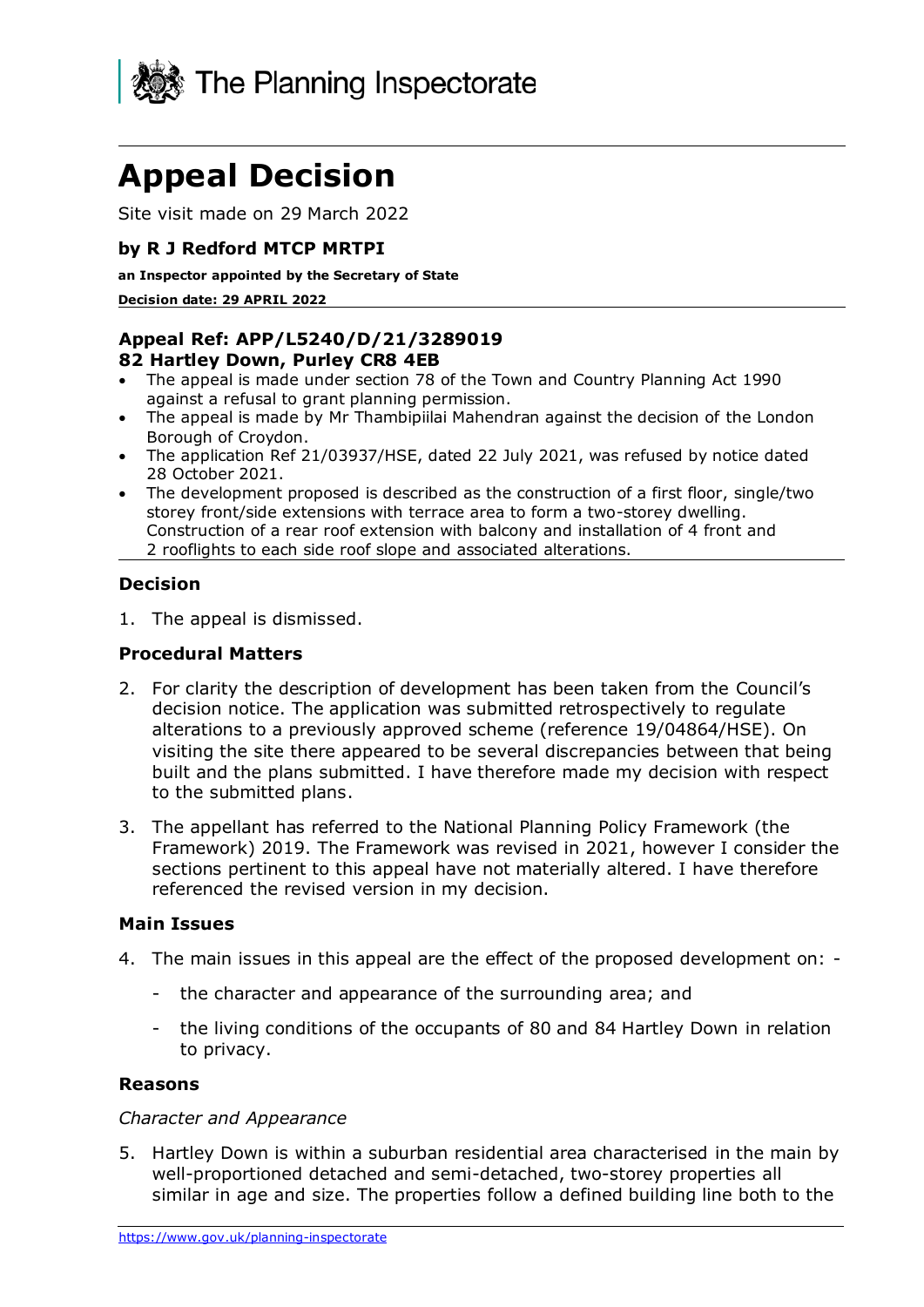front and back and are positioned reasonably close together with good sized rear gardens. The consistency of building scale, height and spacing contributes positively to the character and appearance of the area.

- 6. The appeal property is on the western side of Hartley Down where the ground slopes away from the road. This means the dwellings, including the appeal property, have raised ground floors to the rear, often with terraces facing out over the gardens and allotments beyond.
- 7. I understand that, prior to works taking place, the appeal property was single storey when viewed from the front with a lower ground floor facing onto the rear garden. The proposed development has added a first floor to align with its neighbours and provided a second floor of accommodation in the roof space. From the front the property therefore looks like a 2 storey detached dwelling which is in keeping with the character of Hartley Down.
- 8. However, the additional balconies linked to the first and second floor have materially altered the scale and appearance of the property when viewed from the rear. It presents more akin to a 4 storey building with no discernible visual difference between the roof space accommodation and the rest of the building. This is at odds to the appearance of the surrounding properties, where any roof conversions have in general retained the form of the roof both front and back, thereby retaining the proportions of the host dwelling. The rear elevation of the appeal property is overly dominated by the balconies and is thus out of proportion to its surroundings. The slope of the land means the rear elevation is visible from a wider area and not sufficiently screened from view. Therefore, the awkward relationship between the proposed development and the regular cadence created by the other rear elevations of the properties along this side of Hartley Down is obvious.
- 9. The appellant has referred to several further policies from the London Plan (2021) and various paragraphs from the Framework, relating to effective use of land, and site optimisation. There is also an extant permission for alterations to the property and that the appellant finds benefit in using the balconies as awnings for the lower floors. I have had regard to these matters but do not consider that they overcome the harm found.
- 10. The proposal would harm the character and appearance of the surrounding area for the reasons I have set out. It would be contrary to Policies SP4.1 and DM10 of the Croydon Local Plan (2018) (Local Plan), the Croydon Suburban Design Guide (2019) (SDG) and paragraph 130 of the Framework insofar as they relate to character and appearance.

# *Living Conditions*

- 11. Due to the slope of the land and the boundary treatments, there is a moderate level of inter-visibility between adjacent properties along Hartley Down. In the case of the appeal property and Nos 80 and 84 this is mainly between the central parts of the rear gardens. The two balconies, however, provide unrestricted views of the whole of Nos 80 and 84's rear gardens including the more heavily used and private areas immediately behind the properties.
- 12. The proposal includes obscure glazed screening panels to the sides of the balconies, replicating that already installed on the ground floor terrace. On visiting the site, I am satisfied this would provide adequate privacy for the